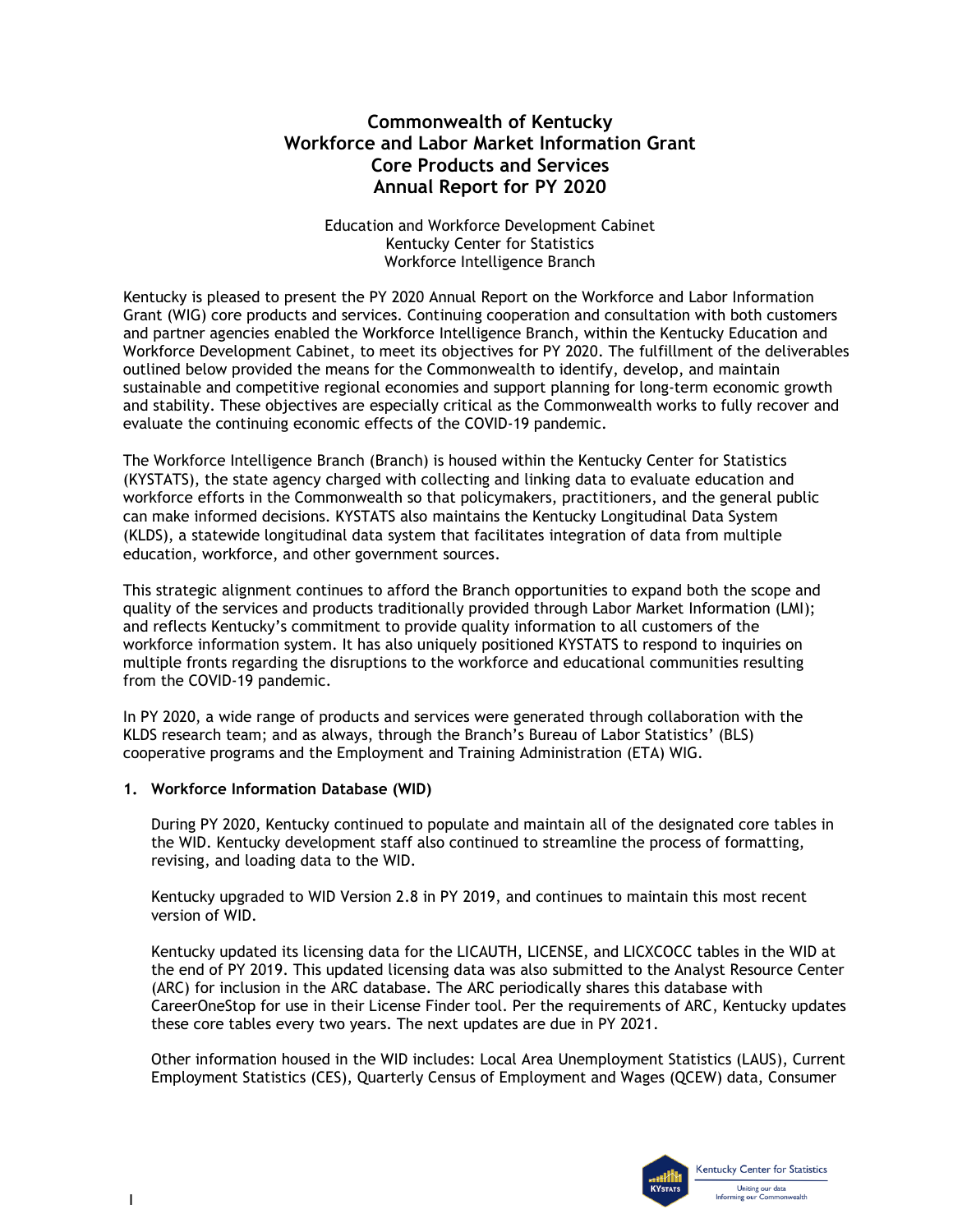Price Index (CPI), income data, occupational employment and wage estimates, industry and occupational projections, and population data.

 During PY 2020, Kentucky incorporated the 2021 First Edition of the database into the WID. version of the Employer Database. The dashboard, developed in Tableau, allows users to search for employers by industry, keyword, county, size range, and other select criteria; and is Another key component in the WID is the Data Axle (formerly Infogroup) Employer Database. Kentucky also updated the Find Employers Dashboard allowing users to access the most recent

| accessible at https://kystats.ky.gov/Reports/Tableau/KYLMI_EMPDB.                                                                                                                                   |                       |                |                                                                                                                                                                           |               |  |
|-----------------------------------------------------------------------------------------------------------------------------------------------------------------------------------------------------|-----------------------|----------------|---------------------------------------------------------------------------------------------------------------------------------------------------------------------------|---------------|--|
| <b>Task</b>                                                                                                                                                                                         | <b>Task Focus</b>     | Milestone Date | <b>Principal Customers</b>                                                                                                                                                | <b>Status</b> |  |
| Maintain the most recent version<br>of the WID (Version 2.8) and<br>perform routine updates of<br>designated core tables, including<br>current cycle projections data and<br>updated licensing data | Data Update           | Ongoing        | Local Workforce Area<br>boards, employers,<br>educators, students, career<br>counselors, economic<br>developers, policymakers,<br>job seekers, and government<br>agencies | Ongoing       |  |
| Incorporate Data Axle EMPDB<br>updates into the WID semi-<br>annually                                                                                                                               | Data Update           | As available   | Same                                                                                                                                                                      | Ongoing       |  |
| Maintain and update Find<br>Employers search module on the<br>KYLMI webpage on KYSTATS<br>website                                                                                                   | Data Update           | Ongoing        | Same                                                                                                                                                                      | Ongoing       |  |
| Streamline processing of data uploads Capacity<br>and revisions/updates, and expand<br>staff training on WID requirements<br>and processes                                                          | Building/<br>Training | Ongoing        | LMI Staff                                                                                                                                                                 | Ongoing       |  |

## **2. State and local industry and occupational employment projections**

 In PY 2019, Kentucky began development of statewide, long-term industry and occupational projections for the period of 2018-2028. In early PY 2020, Kentucky finalized these projections and submitted them to the Projections Management Partnership (PMP) on August 18, 2020 in accordance with the extension granted by ETA.

In PY 2020, Kentucky also produced long-term occupational projections for the period of 2018- 2028 for sub-state areas. Both sub-state and statewide projections data files were made available on the KYSTATS website and incorporated into the WID.

In PY 2020, finalized long-term occupational projections were also made available on the KYSTATS website utilizing the interactive Occupational Outlook. This dynamic, Tableau-based report, which replaced the traditional Outlook publication in PY 2018, incorporates both state and sub-state level projections for 2018-2028, as well as educational attainment and wage data. The Occupational Outlook Dashboard is located at [https://kystats.ky.gov/Reports/Tableau/2021\\_OCC.](https://kystats.ky.gov/Reports/Tableau/2021_OCC)

employment data. In addition, in PY 2020, Kentucky updated the industry employment time series to include 2019

 occupational projections for 2020-2022 using 2020 as the base year. These short-term projections were submitted to the PMP in March 2021 and incorporated into Kentucky's WID. This updated time series was used to develop statewide, short-term (two-year) industry, and

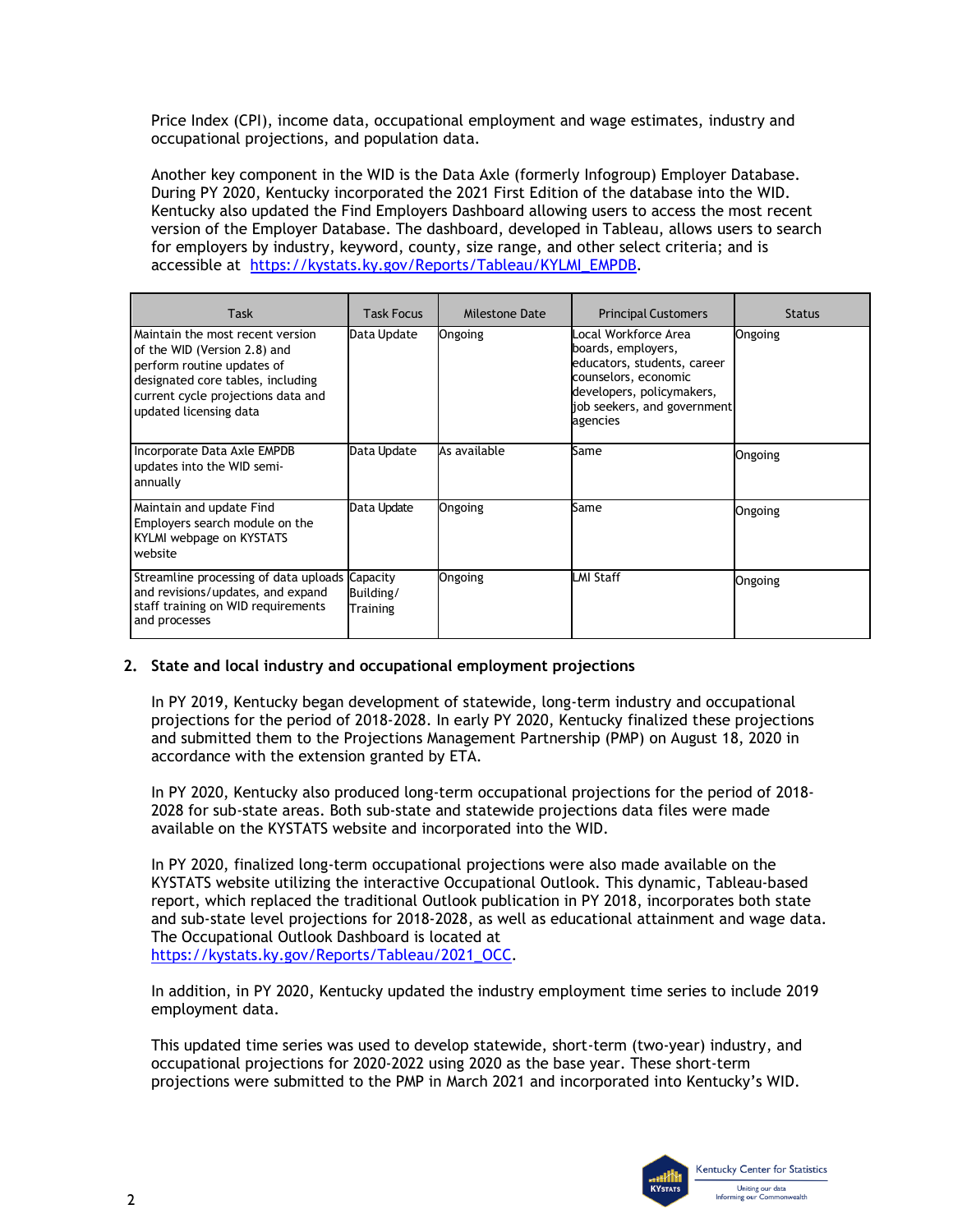Finally, in PY 2020, Kentucky continued its exploration into methods to produce five-year projections utilizing Projections Suite and alternate models to produce mid-term estimates. LMI staff collaborated with the KYSTATS research team to update the five-year occupational projections (at both the state and sub-state level) utilized in the Kentucky Future Skills Report (KFSR), Kentucky's first labor supply/demand report. The updated KFSR contains projections for the period of 2019-2024 and is located at [https://kystats.ky.gov/Latest/KFSR.](https://kystats.ky.gov/Latest/KFSR)

| Task                                                                                                                                                                   | <b>Task Focus</b>      | Milestone Date                                      | <b>Principal Customers</b>                                                                                                                                             | <b>Status</b>                                                      |
|------------------------------------------------------------------------------------------------------------------------------------------------------------------------|------------------------|-----------------------------------------------------|------------------------------------------------------------------------------------------------------------------------------------------------------------------------|--------------------------------------------------------------------|
| Complete and finalize statewide,<br>long-term projections (2018-2028)                                                                                                  | Data Update            | August 2020                                         | Local Workforce Area boards,<br>employers, educators,<br>students, career counselors,<br>economic developers,<br>policymakers, job seekers,<br>and government agencies | Completed -<br>Developed June 2020<br><b>Finalized August 2020</b> |
| Develop sub-state, long-term<br>occupational and industry<br>projections (2018-2028) using<br>Projections Suite and<br>implementing the BLS Separations<br>methodology | Data Update            | August 2020                                         | Same                                                                                                                                                                   | Completed                                                          |
| Update NAICS time-series to include<br>2019 employment data                                                                                                            | Data Update            | December 2020                                       | Same                                                                                                                                                                   | Completed                                                          |
| Develop statewide, short-term<br>projections (2020-2022) using 2020<br>as a base year and submit to the<br><b>PMP</b>                                                  | Data Update            | March 2021                                          | Same                                                                                                                                                                   | Completed                                                          |
| Incorporate statewide and sub-<br>state, long-term projections into<br>interactive Outlook Dashboard<br>with current cycle projections<br>data                         | Data Delivery          | As new projections<br>estimates become<br>available | Same                                                                                                                                                                   | Ongoing                                                            |
| Populate WID with current cycle<br>projections data and publish estimates<br>on labor market information webpage                                                       | Data Delivery          | As new projections<br>estimates become<br>available | Same                                                                                                                                                                   | Ongoing                                                            |
| Continue to explore options in<br>Projections Suite (and alternate<br>models) to produce five-year<br>projections at the state and sub-state<br>levels                 | Product<br>Development | Ongoing                                             | LMI Staff                                                                                                                                                              | Ongoing                                                            |

## **3. Employee development and LMI training for service delivery**

 Kentucky experienced restrictions on travel and in-person meetings due to COVID. To continue to work effectively within these constraints, Kentucky sought other avenues to provide customer training in PY 2020, including training for LMI service delivery.

 instruction to UI training and development staff for use in on-boarding and training of UI In PY 2019, the state unemployment insurance (UI) office increased staffing to process the unprecedented number of unemployment claims resulting from the pandemic. In PY 2020, as the focus shifted to re-employing claimants, KYSTATS provided materials and one-on-one virtual employees to supplement the job search education these staff provide to career center clients.

 delivery to all customers of the workforce system. Training was provided to state education and Kentucky also utilized electronic and virtual platforms to provide training on labor market data, concepts, tools, and utilization of the KYSTATS website to improve the skills and service

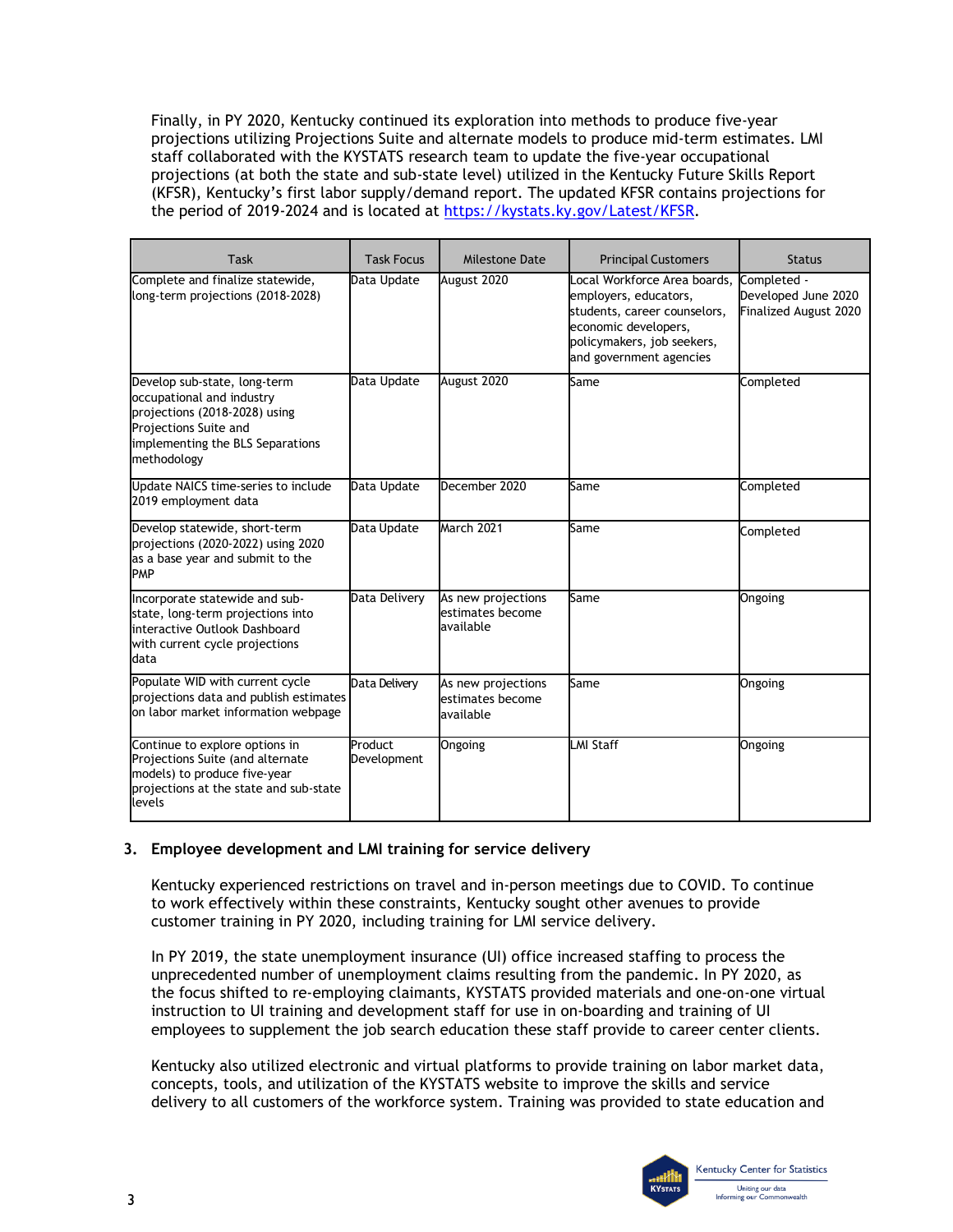professionals and board members. workforce agency personnel, career center staff, as well as Local Workforce Area (LWA)

|  |  | A breakout of LMI training to various customer groups in PY 2020 is below. |
|--|--|----------------------------------------------------------------------------|
|--|--|----------------------------------------------------------------------------|

| Date                 | Location | Presentation Subject                                         | Audience                                                                                 | Number of<br><b>Attendees</b> |
|----------------------|----------|--------------------------------------------------------------|------------------------------------------------------------------------------------------|-------------------------------|
| August 19, 2020      | Virtual  | Initial COVID-19<br><b>Employment Exploration</b>            | <b>KWIB Leadership, Deputy</b><br>Secretary of Education and<br>Workforce Development    | 10                            |
| October 16,2020      | Virtual  | Work Ready Communities Work Ready Communities<br>Dashboard   | committee members and partners                                                           | 30                            |
| October 19, 2020     | Virtual  | <b>KYSTATS Walk Through</b><br>Including LMI page/data       | Kentucky Workforce Investment<br>Board                                                   | 15                            |
| December 10,<br>2020 | Virtual  | Deep Dive                                                    | Work Ready Communities All Work Ready Community<br>Representatives Across the State      | $200+$                        |
| December 17,<br>2020 | Virtual  | Local Area<br>Unemployment Statistics Board<br>and UI Claims | Kentucky Workforce Investment                                                            | $100+$                        |
| January 20, 2021     | Virtual  |                                                              | Kentucky Future of Work Kentucky Career and Technical<br>College System Stakeholders     | 15                            |
| March 1, 2021        | Virtual  | Intro to KYSTATS                                             | Kentucky Career and Technical<br>College System Stakeholders                             |                               |
| March 18, 2021       | Virtual  | <b>WORKR</b>                                                 | Kentucky Workforce Investment<br>Board                                                   | <b>20</b>                     |
| March 22, 2021       | Virtual  | Intro to KYSTATS                                             | <b>EWDC Communications Staff</b>                                                         | 1                             |
| March 26, 2021       | Virtual  | <b>WORKR and COVID UI</b><br>Payments Dashboard              | <b>KYSTATS Board Members</b>                                                             | $40+$                         |
| April 27, 2021       | Virtual  |                                                              | WORKR and LMI Overview Kentucky Chamber of Commerce N/A                                  |                               |
| June 1, 2021         | Virtual  | Know Dashboard                                               | HB 419 Students' Right to Kentucky State Legislators and<br><b>KYSTATS Board Members</b> | N/A                           |
| June 21, 2021        | Virtual  | Supporting the LMI<br>Ecosystem                              | NASWA LMI Committee Members N/A<br>and Partners                                          |                               |

 In addition, the Branch continued to consult with state and LWA professionals and confer with other organizations involved in policymaking regarding workforce information issues and customer needs. Stakeholder meetings and focus groups allowed Kentucky to garner feedback from customers on a continual basis.

Kentucky actively engaged in virtual meetings with these stakeholders to determine the need for new product development in light of the unique challenges presented by the pandemic. This customer input has been essential for Kentucky to identify the information and analysis necessary to evaluate the impacts and economic disruption caused by the pandemic, to develop new products to meet these needs.

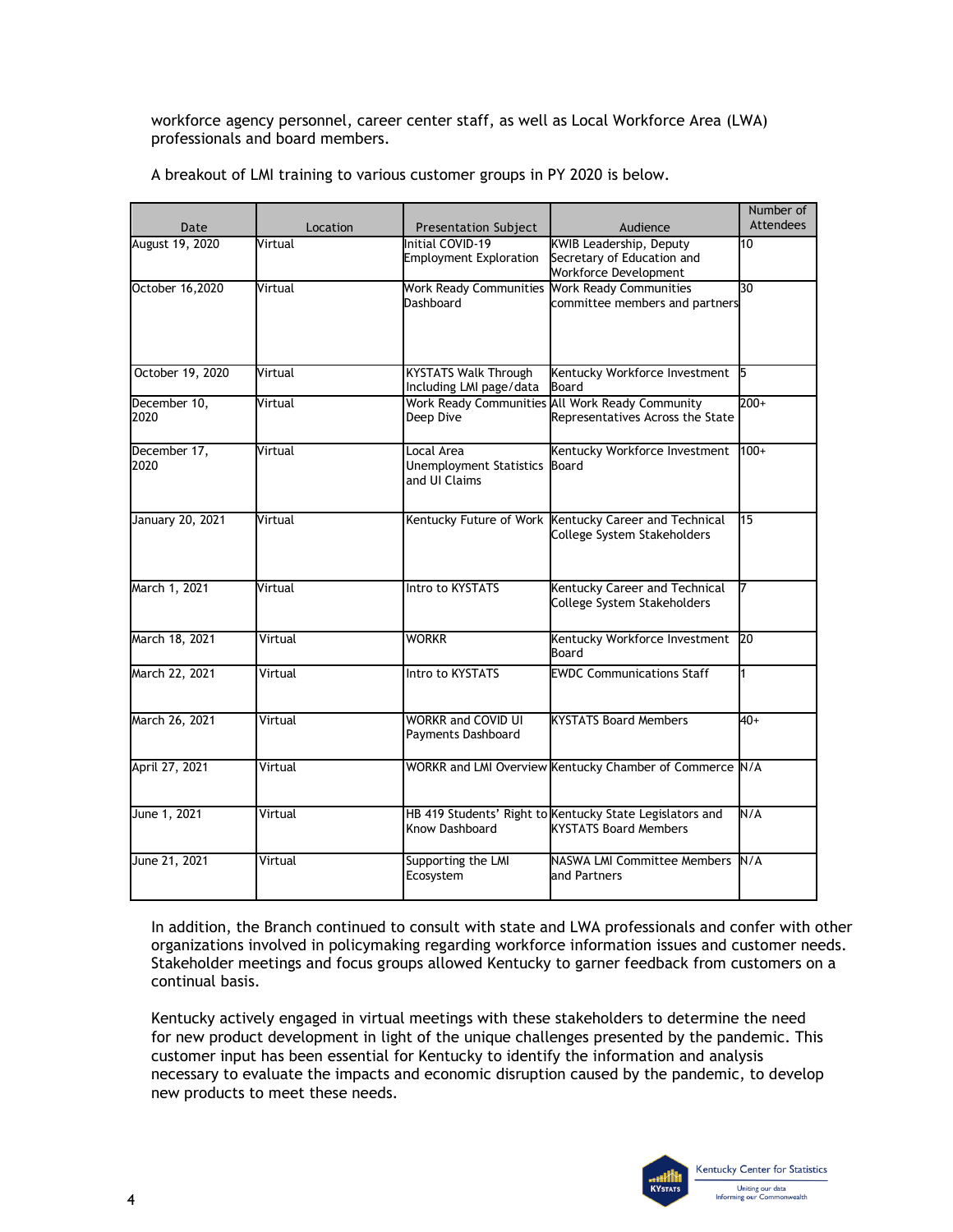regarding workforce information issues; and conferred with various national, state, and local workforce information occurred through virtual meetings, demonstrations, focus groups, and online conferences. This exchange of ideas between users and suppliers of workforce The Branch continued consultation with state and local WIOA professionals and board members agencies, and other organizations involved in policy making regarding current and projected workforce information demand. Regular exchanges of ideas between users and suppliers of information was a priority as Kentucky sought out opportunities to provide information, as well as training, to local workforce policymakers, career center staff, employers, jobseekers, and others.

 on continued communications was critical to effectively market LMI data and products; and to Kentucky also continued its communications and outreach plan with the LWAs despite the limitations imposed by COVID restrictions. Kentucky aggressively utilized electronic and virtual platforms to maintain regular interaction and outreach with this key user group. This emphasis drive the development of new reports and analyses.

 Kentucky continued its proactive marketing approach in PY 2020. Rather than waiting for shop. To further increase visibility, Kentucky issued press releases and conducted virtual customer requests for information, Kentucky continued to push out and promote new products as they became available. This "product push" provided customers with much needed information, and informed them of the wide range of data and analysis available from the LMI presentations on new products and tools as they become available.

The wide-ranging partnerships that KYSTATS has established throughout the state, has afforded the LMI shop opportunities for marketing and outreach, raising the profile of LMI products and services. This increased visibility has fostered the interaction between LMI and its core user groups, ultimately driving product improvement in the LMI shop.

 online trainings. Branch personnel attended several U.S. Department of Labor and other state- conferences, workshops, and collaboratives to share best practices and learn from other Kentucky was also committed to employee development in PY 2020. As COVID-19 limited inperson travel throughout the program year, Kentucky transitioned exclusively to remote and sponsored statistical program trainings. Staff also participated in online state and national workforce, education, and labor market information professionals.

 workshops on the proposed Office of Management and Budget (OMB) area re-definitions; and participated in other national conferences, including National Association of State Workforce Agencies (NASWA) meetings. In PY 2020, LMI staff participated in training provided by the PMP; attended workshops conducted by the U.S. Census Bureau, including the Local Employment Dynamics (LED) Partners Workshop and

 trainings also allowed participants the chance to interact with colleagues from other states and All of these afforded Kentucky's staff the opportunity to learn about a variety of labor market projects and initiatives, new and changing program requirements, and software applications. The agencies who are employed in similar positions and work with comparable workforce information products and services.

 continued to learn about WID content, maintenance, and structure, and educated LMI staff on new Finally, cross-training between the LMI, research, and development teams at KYSTATS continued in PY 2020. KYSTATS researchers consulted with LMI projections staff on projections models and methodologies. In turn, LMI analysts were trained by the KYSTATS research team in programs and tools (including Tableau software and R programming) utilized in data reporting. Development staff reporting tools including Microsoft SQL Server Reporting Services (SSRS). Cross-training will continue as LMI and KYSTATS explore ways to best utilize staff and seek methods in which to incorporate the data and analyses provided by each into new and dynamic products for customers.

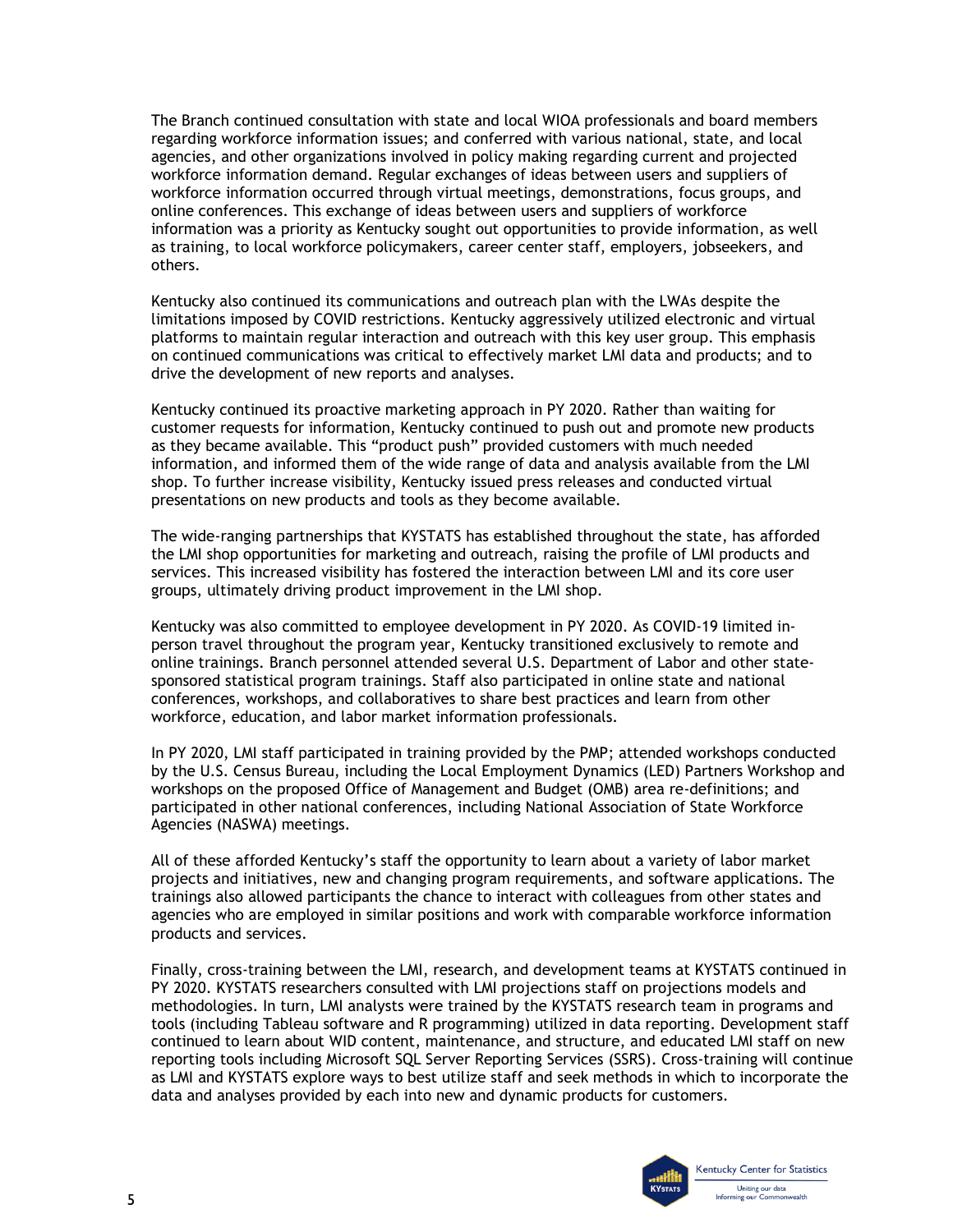Finally, in PY 2020, Kentucky continued its detailed process documentation method for existing and future staff. This documentation process will continue throughout the upcoming program year and will be utilized in the training of new employees, as well as the cross-training of existing staff; and will ensure adherence to program methods and procedures, and continuity of service delivery to customers.

| Task                                                                                                                                                                                                                                                                         | <b>Task Focus</b>                        | <b>Milestone Date</b> | <b>Principal Customers</b>                                                                                                                                             | <b>Status</b> |
|------------------------------------------------------------------------------------------------------------------------------------------------------------------------------------------------------------------------------------------------------------------------------|------------------------------------------|-----------------------|------------------------------------------------------------------------------------------------------------------------------------------------------------------------|---------------|
| Provide education and training,<br>through virtual conferences,<br>presentations, and workshops on LMI<br>products and services to state<br>workforce agency personnel, local<br>workforce development area<br>professionals, job center staff, and<br>other key user groups | Training/<br>Outreach                    | Ongoing               | Local Workforce Area boards,<br>employers, educators,<br>students, career counselors,<br>economic developers,<br>policymakers, job seekers,<br>and government agencies | Ongoing       |
| Continue consultation with LWAs<br>and organizations through<br>meetings, focus groups, and other<br>methods to determine customer<br>needs, with a focus on challenges<br>presented with regard to the<br>impact of, and recovery from, the<br>COVID-19 pandemic            | Product<br>Development                   | Ongoing               | Same                                                                                                                                                                   | Ongoing       |
| Continue proactive marketing<br>strategy to increase visibility of<br>LMI                                                                                                                                                                                                    | Marketing                                | Ongoing               | Same                                                                                                                                                                   | Ongoing       |
| Maintain "product push" to<br>provide customers with LMI<br>products and services as they<br>become available                                                                                                                                                                | Information<br>Delivery                  | Ongoing               | Same                                                                                                                                                                   | Ongoing       |
| Attend web-based program<br>specific technical trainings, and<br>participate virtually in workshops<br>and conferences at the state,<br>local and national level                                                                                                             | Capacity<br>Building/<br>Training        | Ongoing               | LMI Staff                                                                                                                                                              | Ongoing       |
| Continue development of detailed<br>process documentation for<br>existing and future staff to<br>maintain adherence to program<br>procedures and ensure service<br>delivery                                                                                                  | Capacity<br>Building/<br><b>Training</b> | Ongoing               | <b>LMI Staff</b>                                                                                                                                                       | Ongoing       |

## **4. Annual economic analysis and other reports**

In PY 2020, Kentucky conducted state, local and regional studies and economic analyses of value to the governor, the Kentucky General Assembly, and state and local workforce development boards to provide information and support for education and workforce development initiatives, including support for WIOA, and in response to major layoffs or disasters. Analyses also included metrics and information on COVID-19 impacts and recovery efforts to inform policymakers and support economic and labor market recovery. Analyses were made available in printed form and through dynamic reports accessible through the KYSTATS website.

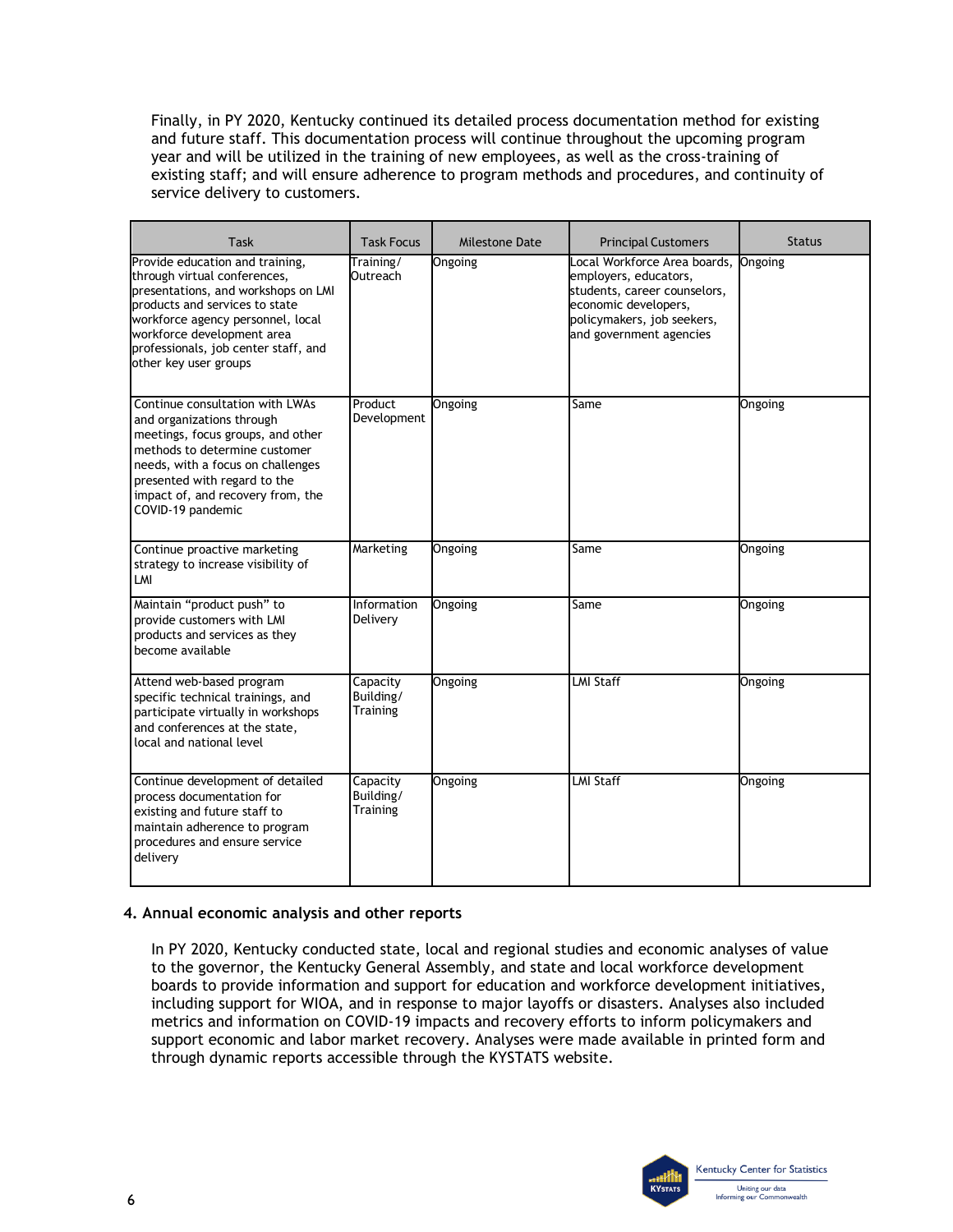One such report, prepared in accordance with the requirements of Training and Employment Guidance Letter (TEGL) No. 2-20, was the comprehensive statewide economic analysis for PY 2020. This report, designed to support the planning and decision-making efforts of Kentucky's policymakers, as well as the state and local workforce development boards, provides a detailed analysis of Kentucky's economy and workforce at both the statewide and regional (LWA) level. Included in the analysis is an in-depth review of Kentucky's Gross Domestic Product (GDP), personal income, population, demographics, educational attainment, civilian labor force (including participation rates, employment, and unemployment), unemployment insurance claims, occupational and industry employment and wages, and projections. The statewide economic analysis for PY 2020 was submitted to the ETA regional office.

Another report, the Kentucky Students' Right to Know Dashboard, was mandated by the Kentucky General Assembly in House Bill (HB) 419, and published in PY 2020. This interactive, Tableau-based report links college majors to the most in-demand jobs in the Commonwealth, along with typical education requirements, wages, and institutions offering these majors. The Kentucky Students' Right to Know will continue to be maintained and updated in PY 2021 and is located at [https://kystats.ky.gov/Reports/Tableau/2021\\_KCSRK.](https://kystats.ky.gov/Reports/Tableau/2021_KCSRK)

Throughout the program year, Kentucky routinely provided analysis of local economic conditions, including local area occupational projections, industry, occupation, employment, unemployment, and wage data, as requested by WIOA professionals and other customers, including state and local economic development agencies, schools, and chambers of commerce.

 communities undergoing economic transition, those implementing state and sub-state workforce Kentucky also prepared special state, local, and regional studies to provide information to development initiatives, or experiencing major layoffs or disasters, including the impacts of the COVID-19 pandemic, and to support implementation, and reporting on WIOA. In PY 2020, the Branch received numerous requests for information. In response, Kentucky utilized existing products and programs, and sought other avenues and sources of data as necessary to provide the best information to meet the needs of each customer.

 In PY 2020, the Branch partnered with the Kentucky Office of Employment and Training (OET) to provide data and support for the annual WIOA formula allotments for the agency. The Branch also routinely provided data elements and analyses used in reporting metrics for the WIOA Combined State Plan.

KYSTATS continued its efforts to collaborate with the Kentucky Office of Unemployment Insurance (UI) on the upcoming UI system redesign in Kentucky. As a significant user of UI data, both in the BLS labor market statistical programs and through the KLDS, KYSTATS has a vested interest in the success of Kentucky's UI modernization efforts. As a critical stakeholder in impending redesign, KYSTATS will continue to provide detailed documentation on LMI and KLDS requirements (including mainframe job requirements and extract file structures) as the process moves forward.

 KYSTATS also continued to collaborate with the Kentucky UI Office to enhance, and aggregate for LWAs, the Monthly Performance Measures developed by the UI Quality Control Branch and published by Workforce Intelligence. The resulting tables are updated monthly and published on the KYSTATS website at [https://kystats.ky.gov/KYLMI/UIClaimTables.](https://kystats.ky.gov/KYLMI/UIClaimTables)

Kentucky continued its partnership with the University of Kentucky's Center for Business and Economic Research (CBER) to enhance the economic analyses provided on the state's workforce and labor market data. In PY 2020, CBER monitored employment trends across the state, prepared press releases, and conducted an updated analysis of the state's labor force participation rates across demographic groups and geographic areas. CBER continues to analyze employment and unemployment impacts as the COVID-19 pandemic unfolds.

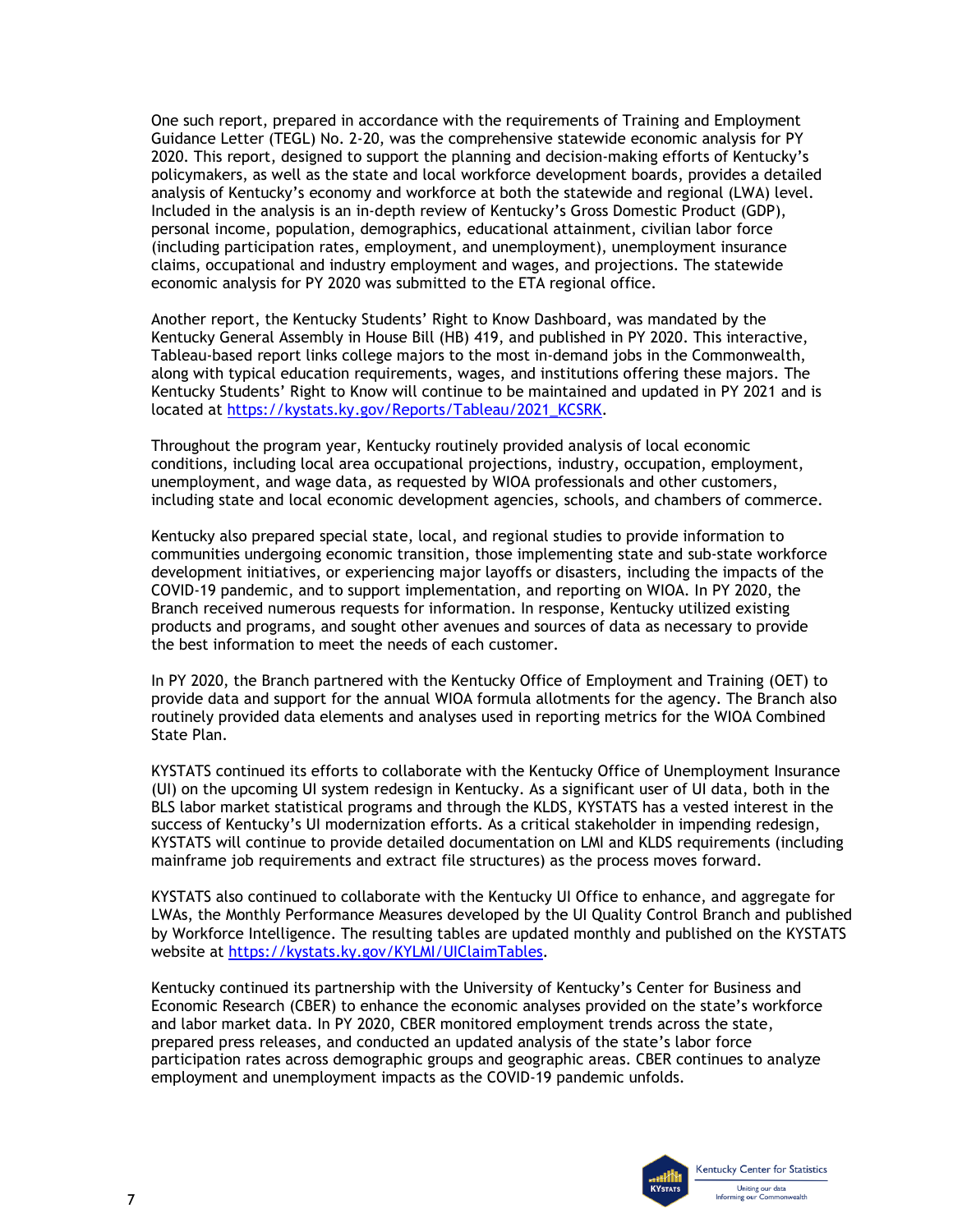Kentucky also renewed its agreement with the U.S. Census Bureau to participate in the Longitudinal Employer-Household Dynamics (LEHD) project, providing quarterly data used by the program to produce detailed statistics on employment, earning, and job flows for different industries, geographies, and demographic groups.

 Kentucky also examined, and submitted formal comments on the potential impacts to BLS statistical programs that could result from approval and Census adoption of the OMB proposal to change to the standards for delineating metropolitan and micropolitan statistical areas.

 consultation with customer groups to develop new products and analyses. Kentucky routinely In addition to the partnerships listed above, Kentucky also relied upon collaboration and consulted with stakeholders and data users, including state agency partners, educators, economic developers, workforce professionals, career center staff, and others, to identify data needs and guide product development and enhancement. Further, the alignment between KYSTATS and the Branch, has allowed for leveraging of additional data and resources to develop new tools and analyses that utilize both KYSTATS and BLS/ETA data.

 and data users with information, analyses, and new tools to evaluate the COVID-19 impacts on the The leveraging of these resources enabled KYSTATS to take a lead role in providing policymakers labor market and educational communities in the Commonwealth.

 utilizing unemployment claims data from the BLS Program for Measuring Insured Unemployment Statistics (PROMIS) system, allows users to view key UI initial claims indicators at the county level, One such report, developed in direct response to customer needs as the COVID-19 pandemic emerged in Kentucky, is the Kentucky County Unemployment Update. This interactive report, including weekly initial claims, percent of overall claims by county, claims by industry, and trends by select demographic indicators. The Kentucky County Unemployment Update was published on the KYSTATS website in May 2020 and updated throughout PY 2020. It is available at [https://kystats.ky.gov/Reports/Tableau/CUU\\_2020.](https://kystats.ky.gov/Reports/Tableau/CUU_2020)

 Another report launched in PY 2020 is the Workforce Overview Report for Kentucky Regions (WORKR). This dynamic, Tableau-based analysis incorporates information and data on occupations, industries, projections, labor force, wages, and unemployment insurance (UI) claims, as well as demographics. Analysis is available at the statewide, Workforce Planning Region (WPR), and LWA levels. The WORKR also allows for comparisons of key metrics between Kentucky and surrounding states. Initially conceived as a static, quarterly report geared for each individual LWA, Kentucky worked with LWAs directly to identify the elements needed by these key stakeholders. The result was a redesigned, interactive WORKR that better met the needs of the target audience. The WORKR was launched in PY 2020 and will continue to be updated throughout PY 2021. It is available at [https://kystats.ky.gov/Reports/Tableau/WORKR.](https://kystats.ky.gov/Reports/Tableau/WORKR)

 unemployment insurance payments between March and September 2020. Users can see when The COVID-19 Unemployment Insurance Payments dashboard examines those Kentuckians receiving individuals began receiving payments, how long they received payments and how many were still receiving payments at the end of September. Data are broken out by industry, education level, age, race, and gender. The COVID-19 Unemployment Insurance Payment report was published in February 2021 and is located at [https://kystats.ky.gov/Reports/Tableau/2021\\_COVID\\_UI.](https://kystats.ky.gov/Reports/Tableau/2021_COVID_UI)

 characteristics of persons who filed an initial unemployment insurance claim during the first six The Initial COVID-19 Employment Exploration is an interactive report that provides select weeks of the pandemic, between March 15 and April 30, 2020. Wage distribution can be examined by various demographics and industries and comparisons made to the overall 2019 Kentucky UIcovered workforce. The Initial COVID-19 Employment Exploration was published in August 2020 and is available at [https://kystats.ky.gov/Reports/Tableau/2020\\_ICEE.](https://kystats.ky.gov/Reports/Tableau/2020_ICEE)

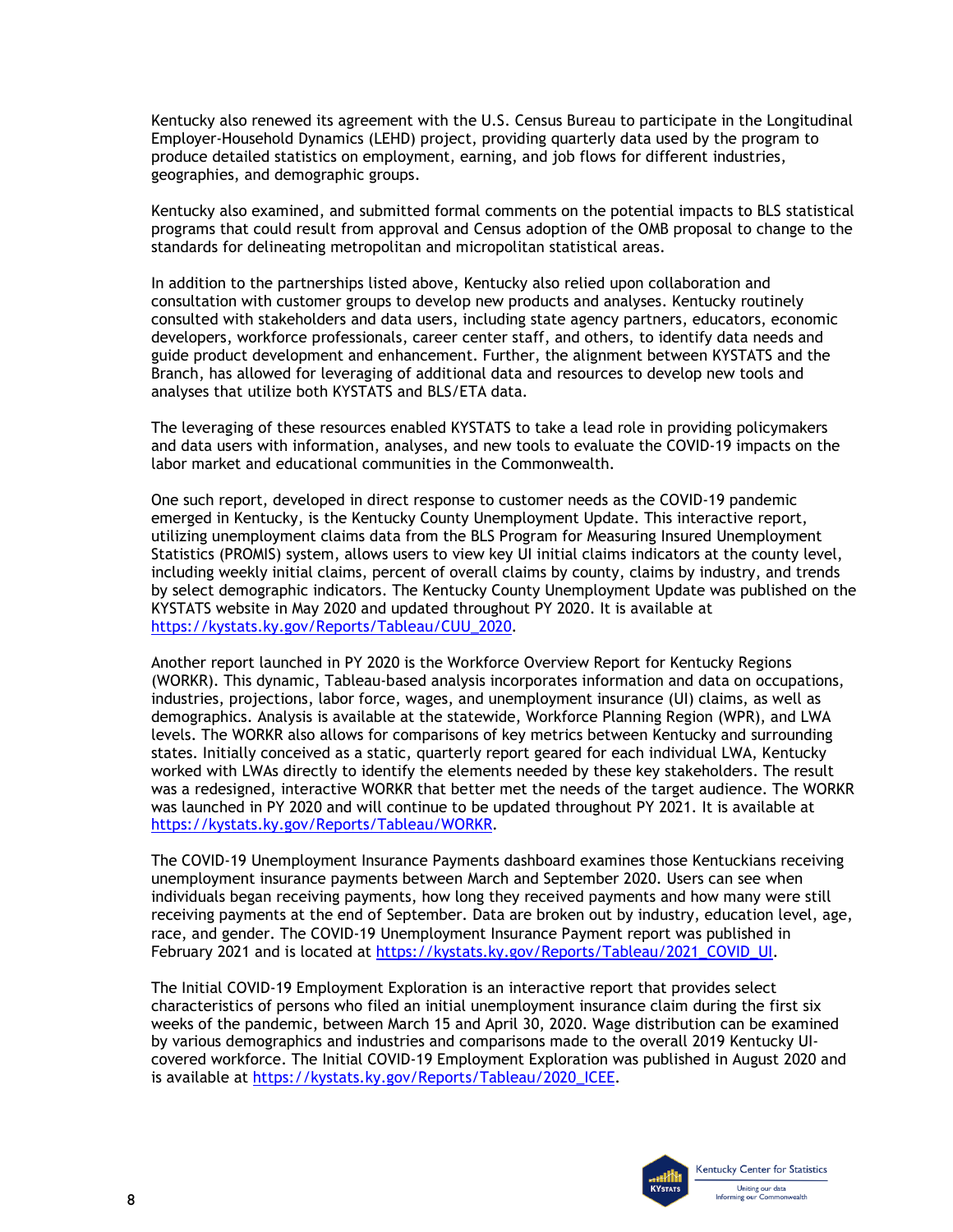the pandemic. Other subjects explored in PY 2020 include: Kentucky also provided recurring analysis, including timely analysis relating to the COVID-19 pandemic, in the form of its monthly LMI newsletter, the *Kentucky Labor Force Update*. Each issue of the *Kentucky Labor Force Update* examines a different workforce or labor market topic, including most recently, an exploration of employment outcomes during the initial months of

- Job Retention and the Paycheck Protection Program (CARES Act)
- **•** Occupational Employment Projections
- **Kentucky's Falling Unemployment Rate**
- **Essential and Frontline Workers in Kentucky**
- Gender Employment Disparities During the Coronavirus Pandemic
- Postsecondary Employment Outcomes Outside of Kentucky
- Recent Labor Market Trends in Kentucky and Surrounding States
- Migration of Rural and Urban High School Graduates in Kentucky
- Career and Technical Education Employer Connector
- **Minimum Wage Workers in Kentucky**
- **Postsecondary Enrollment During the Pandemic**
- Fluctuations in Labor Supply and Demand Throughout the Pandemic

Past and current issues of the *Kentucky Labor Force Update* are available on the KYSTATS website at [https://kystats.ky.gov/Reports/Reports.](https://kystats.ky.gov/Reports/Reports)

 updated in November 2020 with the most current supply, outcomes, and future demand data [https://kystats.ky.gov/Latest/KFSR.](https://kystats.ky.gov/Latest/KFSR) The KFSR will be maintained and updated in PY 2021. Another key piece of analysis was made available to customers through the Kentucky Future Skills Report (KFSR). The KFSR is an online, interactive report utilizing historic workforce supply, current employment outcomes, and future workforce demand to assist policymakers, practitioners, and the public in making education and workforce decisions. The KFSR was (2019-2024). The full version of the updated KFSR is available at

 the Industry Profiler report and published a new industry-based tool. The Economic Activity and ownerships. However, the EAR also integrates estimates from the U.S. Bureau of Labor In PY 2020, Kentucky also enhanced the industry level data previously available to users through Report (EAR) incorporates monthly, quarterly, and annual employment and wage data from the QCEW program to provide detailed, industry-level information by geographic area. As was the case with the Industry Profiler, users can still view current industry data, analyze historical trends over time, and make comparisons across broad and detailed industry groups, geographies Statistics' Business Employment Dynamics (BED) program as well as data from the Job Opening and Labor Turnover Survey (JOLTS). Development of this expanded industry tool began in PY 2019 and was completed in PY 2020. The EAR is available at

<https://kystats.ky.gov/Reports/Tableau/EAR>and it is updated as new data became available.

 Leveraging resources from the KYSTATS development team, collaboration began to create a U.S., state, counties, and other sub-state areas utilizing SSRS, enhancing functionality for the Current and Historical Civilian Labor Force Report, replaced the existing Excel CLF/LAUS Report was developed in PY 2019 and launched in PY 2020. It is located at Kentucky also pursued new avenues to provide users with BLS civilian labor force estimates. report to provide users with annual and monthly BLS Civilian Labor Force (CLF) estimates for the researchers and others seeking the ability to extract data sets with ease. This new SSRS tool, datasets on the LMI website in PY 2020 and currently supplements the Tableau-based, visualization tool, the Civilian Labor Force Report (CLFR). The Current and Historical LAUS [https://kystats.ky.gov/Ssrs/Index/Master\\_LAUS\\_Report](https://kystats.ky.gov/Ssrs/Index/Master_LAUS_Report) and is updated with each new release of civilian labor force data.

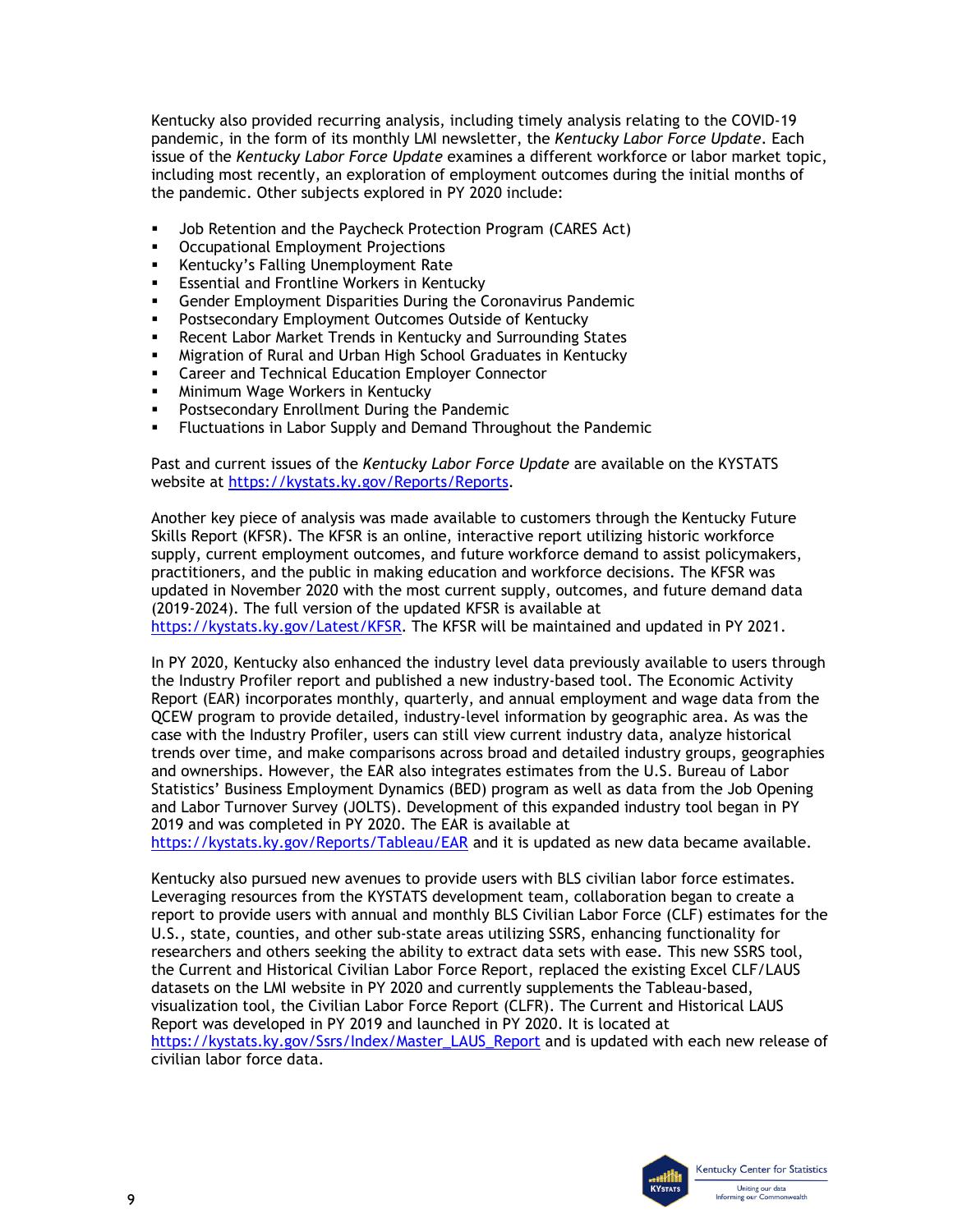A similar SSRS based-tool is also in the works for PY 2021, this one utilizing occupational employment and wage estimates from KYSTATS and the BLS OEWS program. A workgroup was established and report specifications developed in PY 2020 with the new tool slated for publication in PY 2021.

Several existing tools were also updated during the program year.

 Developed in direct response to the needs of the Kentucky Workforce Investment Board (KWIB) and summary for Kentucky's workforce ecosystem. It provides, in a single location, an overview for each the Office of Employment and Training, the Kentucky Workforce Dashboard (KWD) serves as a LWA of labor market health, workforce funding distribution, and service outcomes for employers, customers, UI, and Adult Education. The metrics utilized in the dashboard reflect the workforce and technical education priorities of WIOA, the KWIB's strategic plan, and the Commonwealth's workforce partners. In PY 2020, work was initiated on a major overhaul of the KWD in order to streamline the considerable amount of data provided by the report. The KWD is a live, but evolving dashboard and is located at [https://kystats.ky.gov/Reports/Tableau/KWD\\_2021.](https://kystats.ky.gov/Reports/Tableau/KWD_2021)

The interactive version of the Occupational Outlook was updated with 2018-2028 statewide and sub-state, long-term projections, as well as education attainment and wage data in PY 2020. The dashboard is located at [https://kystats.ky.gov/Reports/Tableau/2021\\_OCC.](https://kystats.ky.gov/Reports/Tableau/2021_OCC)

The Civilian Labor Force Report (CLFR) is a Tableau-based report that allows users to explore current and historical labor force estimates, including civilian labor force, employment, unemployment, and unemployment rate. The measures provided in this dashboard allow users to return results by county, LWA, and Area Development District (ADD) and to compare estimates across multiple geography types. The CLFR is updated routinely and is located at [https://kystats.ky.gov/Reports/Tableau/CLFR\\_2019.](https://kystats.ky.gov/Reports/Tableau/CLFR_2019)

 and industry sector, was updated throughout PY 2020 to provide the most recent civilian labor The LMI Area Profile, a dynamic report providing a snapshot of key economic metrics by area force estimates as well as occupational and industry sector employment and wages. The LMI Area Profile can be found at

[https://kcewsreports.ky.gov/t/KCEWS/views/LMIAreaProfile/FullSize?:embed=y&:showShareOp](https://kcewsreports.ky.gov/t/KCEWS/views/LMIAreaProfile/FullSize?:embed=y&:showShareOptions=true&:display_count=no&:showVizHome=no)  [tions=true&:display\\_count=no&:showVizHome=no.](https://kcewsreports.ky.gov/t/KCEWS/views/LMIAreaProfile/FullSize?:embed=y&:showShareOptions=true&:display_count=no&:showVizHome=no)

 The Find Employers tool was updated to include the 2021 First Edition of the Employer Database and is located at [https://kystats.ky.gov/Reports/Tableau/KYLMI\\_EMPDB.](https://kystats.ky.gov/Reports/Tableau/KYLMI_EMPDB)

 level. QCEW data are available for the state, counties, and aggregated to LWAs back to 1990, state and sub-state areas are updated each program year, and Excel files, containing the latest For researchers and others seeking to download large amounts of data, Excel tables for current and historical data sets are also available. The QCEW tables published on the website were redesigned in PY 2018 to allow for greater publication detail at both industry and geographic and are updated quarterly. Annual occupational employment and wage estimate files for the round of long-term projections are also updated as new data becomes available. Static tables, including monthly CES tables and monthly UI Performance Measures, are provided. Standard LMI publications, including maps, press releases, and other economic analysis are also available. These tables and LMI publications are housed within the Kentucky Labor Market Information Library located at [https://kystats.ky.gov/KYLMI.](https://kcews.ky.gov/KYLMI) On this page, Kentucky maintains links to the Kentucky Career Center and other state government sites, QWI Explorer, Census LED OnTheMap, U.S. Bureau of Labor Statistics, and the U.S. Census Bureau.

Informational products and services are primarily delivered to customers through the KYSTATS website at [https://kystats.ky.gov,](https://kystats.ky.gov/) and are available on both the Reports page and the LMI Report Library. Both the LMI page, located at [https://kystats.ky.gov/KYLMI,](https://kystats.ky.gov/KYLMI) and the KYSTATS

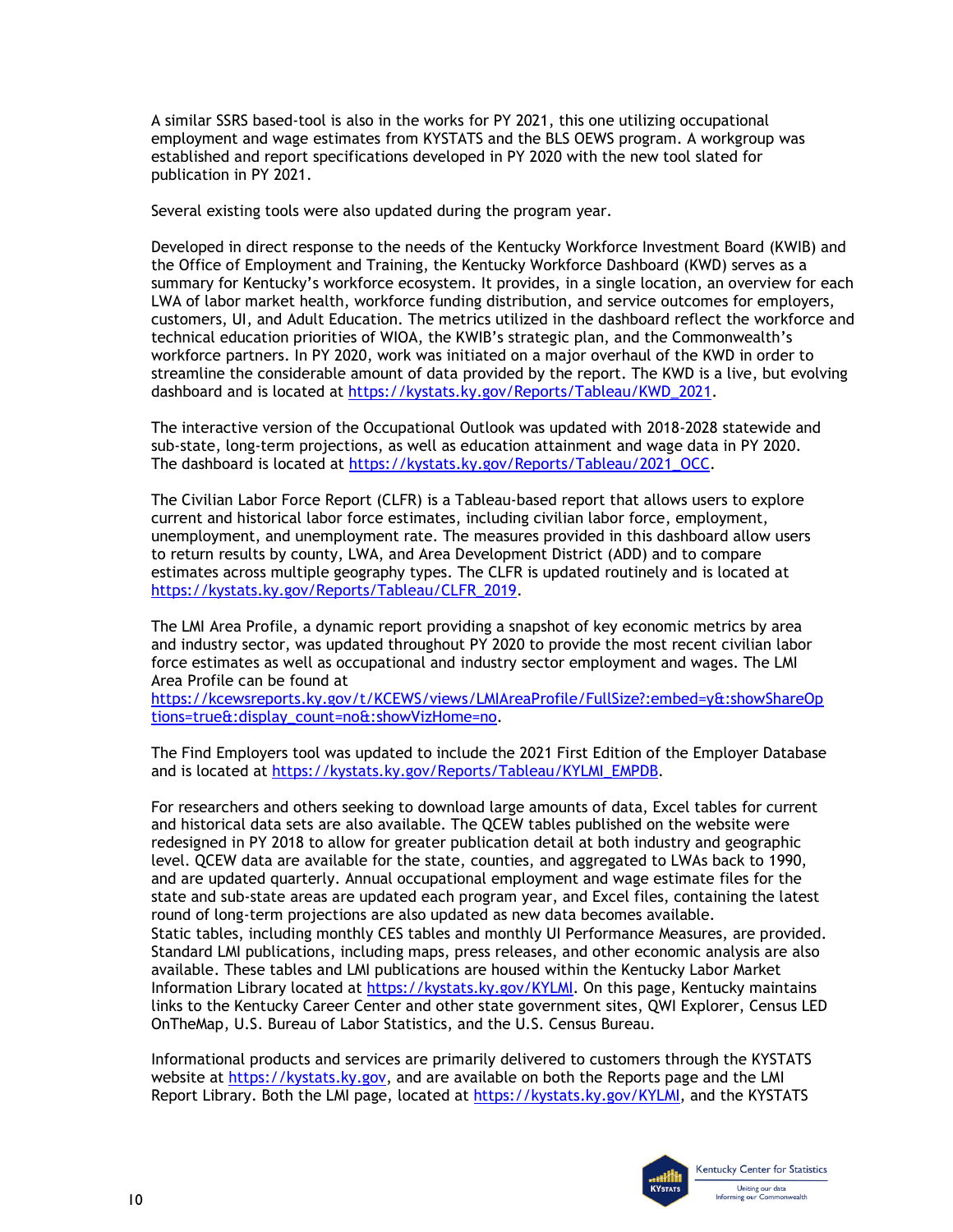website utilize Tableau software to provide customers the ability to define and generate reports based on user-selected data and geography. Users can create and view customized reports and maps, download files, and produce printable reports.

 intuitive site for visitors. The resulting KYSTATS website continues to provide users with an In PY 2020, Kentucky continued work on the redesign of the LMI Report Library to match the streamlined and more user-friendly platform of the KYSTATS main page, which itself was redesigned in PY 2018. Kentucky met with stakeholders and data users to identify needs and guide the development of this new design, with the overarching goal of creating a more array of dynamic reports, data, and analysis, but allows users to access the information they need with minimal navigation (fewer clicks) and promotes the sharing of interactive tools and reports through truncated web links. These design principles will be implemented on the LMI Report Library page to create a seamless interface for users.

 131,090 views. Visits and downloads to the website are tracked using Google Analytics. In PY 2020, the Labor Market Information Report Library had 59,840 page views, while the KYSTATS website overall had

 from the website. Users can also sign up to join the KYSTATS listserv. The website also facilitates customer contact. The Contact KYSTATS page allows users to provide feedback, and the Data Request Form allows users to easily request data and other information

| Task                                                                                                                                                                            | <b>Task Focus</b>                    | Milestone Date  | <b>Principal Customers</b>                                                                                                                                                | <b>Status</b> |
|---------------------------------------------------------------------------------------------------------------------------------------------------------------------------------|--------------------------------------|-----------------|---------------------------------------------------------------------------------------------------------------------------------------------------------------------------|---------------|
| Prepare and submit to ETA a<br>detailed, statewide economic<br>analysis for the program year                                                                                    | Economic<br>Analysis                 | October 1, 2021 | Local Workforce Area<br>boards, employers,<br>educators, students, career<br>counselors, economic<br>developers, policymakers,<br>job seekers, and government<br>agencies | Completed     |
| Conduct state, local, and regional<br>studies and analyses to produce<br>detailed economic and workforce<br>analyses, reports, and tools tailored to Delivery<br>customer needs | Economic<br>Analysis/<br>Information | <b>Ongoing</b>  | Same                                                                                                                                                                      | Ongoing       |
| Expand outreach and interaction<br>with LWAs, the business<br>community, economic<br>development, and other workforce<br>agencies to identify areas needing<br>analysis         | Outreach/<br>Product<br>Development  | Ongoing         | Same                                                                                                                                                                      | Ongoing       |
| Support WIOA planning and<br>implementation by providing data<br>for annual funding allotments and<br>for WIOA reporting metrics                                                | Data Delivery                        | Ongoing         | Same                                                                                                                                                                      | Ongoing       |
| Increase and cultivate<br>relationships with the education<br>community to identify areas<br>needing analysis                                                                   | Outreach/<br>Product<br>Development  | Ongoing         | Same                                                                                                                                                                      | Ongoing       |
| Continue efforts to collaborate<br>with the Kentucky Office of<br>Unemployment Insurance on<br>system modernization efforts                                                     | UI System<br>Redesign                | Ongoing         | All users of the Kentucky UI<br>System                                                                                                                                    | Ongoing       |

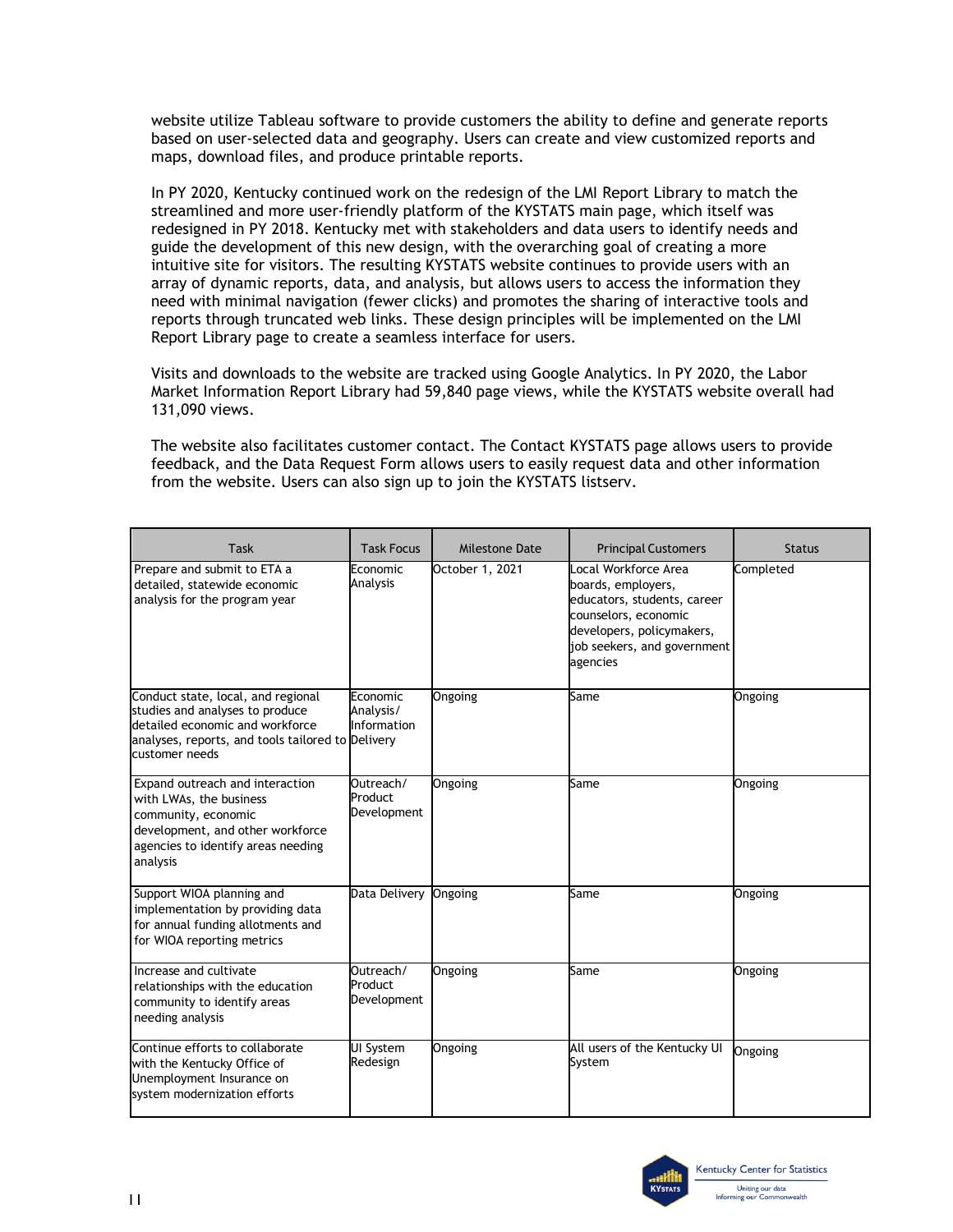| <b>Task</b>                                                                                                                                                                      | <b>Task Focus</b>                                             | <b>Milestone Date</b> | <b>Principal Customers</b>                                                                                                                                                | <b>Status</b>                                     |
|----------------------------------------------------------------------------------------------------------------------------------------------------------------------------------|---------------------------------------------------------------|-----------------------|---------------------------------------------------------------------------------------------------------------------------------------------------------------------------|---------------------------------------------------|
| Work in collaboration with CBER<br>to develop, conduct and publish<br>various economic analyses                                                                                  | Information<br>Delivery                                       | Ongoing               | Local Workforce Area<br>boards, employers,<br>educators, students, career<br>counselors, economic<br>developers, policymakers,<br>job seekers, and government<br>agencies | Ongoing                                           |
| Continue cooperation and<br>participation in the U.S. Census<br>LED project                                                                                                      | Data Delivery                                                 | <b>Ongoing</b>        | Same                                                                                                                                                                      | Ongoing                                           |
| Maintain and enhance labor<br>market information delivery<br>system                                                                                                              | Information<br>Delivery                                       | Ongoing               | Same                                                                                                                                                                      | Ongoing                                           |
| Leverage additional data and<br>resources available through<br>alignment with KYSTATS to<br>develop new product utilizing<br>both KYSTATS and BLS/ETA data                       | Product<br>Development                                        | Ongoing               | Same                                                                                                                                                                      | Ongoing                                           |
| Develop, publish, and maintain<br>dynamic LMI reports based on<br>needs determined by stakeholders<br>and data users, including:                                                 | Product<br>Development/<br>Information<br>Delivery            | Ongoing               | Same                                                                                                                                                                      | Ongoing                                           |
| Publish and maintain<br>$\bullet$<br>dynamic, Tableau-based<br><b>Occupational Outlooks</b><br>utilizing most recent<br>statewide and sub-state<br>long-term projections<br>data | Product<br>Development/2021<br><b>Information</b><br>Delivery | Last update February  | Same                                                                                                                                                                      | Updated as new<br>projections become<br>available |
| <b>Maintain Career</b><br>$\bullet$<br>Explorer tool utilizing<br>skills, job descriptions,<br>demand, and wage data                                                             | Product<br>Development/<br>Information<br>Delivery            | Ongoing               | Same                                                                                                                                                                      | Ongoing                                           |
| Maintain, publish and<br>$\bullet$<br>update the KFSR on an<br>annual basis                                                                                                      | Product<br>Development/<br>Information<br>Delivery            | November 2020         | Same                                                                                                                                                                      | <b>Updated Annually</b>                           |
| Update and maintain<br>$\bullet$<br>Kentucky County<br>Unemployment Report<br>with UI claims data                                                                                | Product<br>Development/<br>Information<br>Delivery            | Ongoing               | Same                                                                                                                                                                      | <b>Updated Quarterly</b>                          |
| Revamp, update and<br>$\bullet$<br>maintain Workforce<br>Dashboard measures<br>needed for the WIOA,<br>the KWIB, and state<br>workforce partners                                 | Product<br>Maintenance/<br>Dynamic LMI<br>Reports             | Ongoing               | Same                                                                                                                                                                      | Redesign ongoing<br><b>Updated Semi-Annually</b>  |

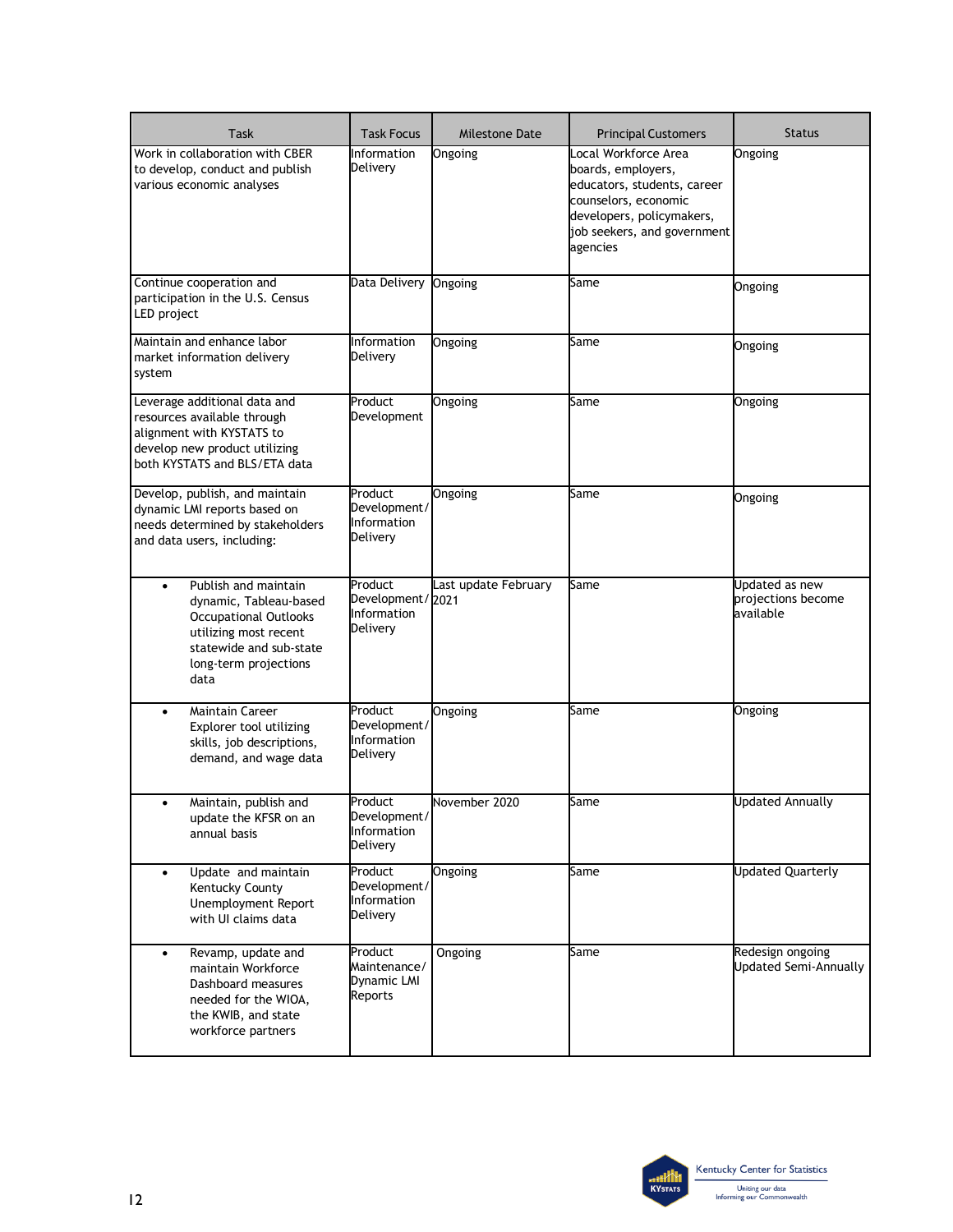| <b>Task</b>                                                                                                                         | <b>Task Focus</b>                                  | <b>Milestone Date</b> | <b>Principal Customers</b> | <b>Status</b>                                                               |
|-------------------------------------------------------------------------------------------------------------------------------------|----------------------------------------------------|-----------------------|----------------------------|-----------------------------------------------------------------------------|
| Develop and publish and<br>$\bullet$<br>maintain Current and<br>Historical LAUS Report<br>utilizing SSRS                            | Product<br>Development/<br>Information<br>Delivery | February 2021         | Same                       | Launched February<br>2021<br>Updated semi-monthly<br>as new data is release |
| Develop and publish<br>$\bullet$<br>occupational<br>employment and wage<br>report utilizing SSRS                                    | Product<br>Development/<br>Information<br>Delivery | January 2022          | Same                       | In development                                                              |
| Develop publish and<br>$\bullet$<br>maintain the Students'<br>Right to Know<br>interactive report                                   | Product<br>Development/<br>Information<br>Delivery | June 2021             | Same                       | Launched June 2021<br><b>Updated Annually</b>                               |
| Develop and publish<br>$\bullet$<br>COVID-19<br>Unemployment<br><b>Insurance Payments</b><br>Report                                 | Product<br>Development/<br>Information<br>Delivery | February 2021         | Same                       | Completed                                                                   |
| Initial COVID-19<br>$\bullet$<br><b>Employment Exploration</b><br>Report                                                            | Product<br>Development/<br>Information<br>Delivery | August 2020           | Same                       | Completed                                                                   |
| Develop and publish and<br>$\bullet$<br>maintain Economic<br><b>Activity Report (EAR)</b><br>utilizing QCEW, BED,<br>and JOLTS data | Product<br>Development/<br>Information<br>Delivery | November 2020         | Same                       | Launched November<br>2020<br><b>Updated Quarterly</b>                       |
| Develop and publish<br>$\bullet$<br>interactive WORKER<br>incorporating metrics<br>requested by local<br>workforce partners         | Product<br>Development/<br>Information<br>Delivery | January 2021          | Same                       | Launched January 2021<br><b>Updated Quarterly</b>                           |
| Update LMI Area Profiles<br>$\bullet$<br>on a monthly, quarterly,<br>and annual basis                                               | Product<br>Maintenance/<br>Dynamic LMI<br>Reports  | Ongoing               | Same                       | Ongoing                                                                     |
| Update and maintain<br>٠<br>interactive Civilian<br>Labor Force Report<br>(CLFR) monthly                                            | Product<br>Maintenance/<br>Dynamic LMI<br>Reports  | Ongoing               | Same                       | <b>Updated Monthly</b>                                                      |
| Publish historical tables for<br>various datasets in easily<br>downloadable Excel format for<br>researchers and other data users    | Data Delivery                                      | Ongoing               | Same                       | Ongoing                                                                     |
| Produce and publish static maps,<br>tables, press releases, workforce<br>profiles, and economic analyses                            | Product/Data<br>Delivery                           | Ongoing               | Same                       | Ongoing                                                                     |
| Develop new, recurring analyses<br>for incorporation into the monthly<br>LMI newsletter (Kentucky Labor<br>Force Update)            | Economic<br>Analysis/<br>Product<br>Development    | Ongoing               | Same                       | <b>Published Monthly</b>                                                    |

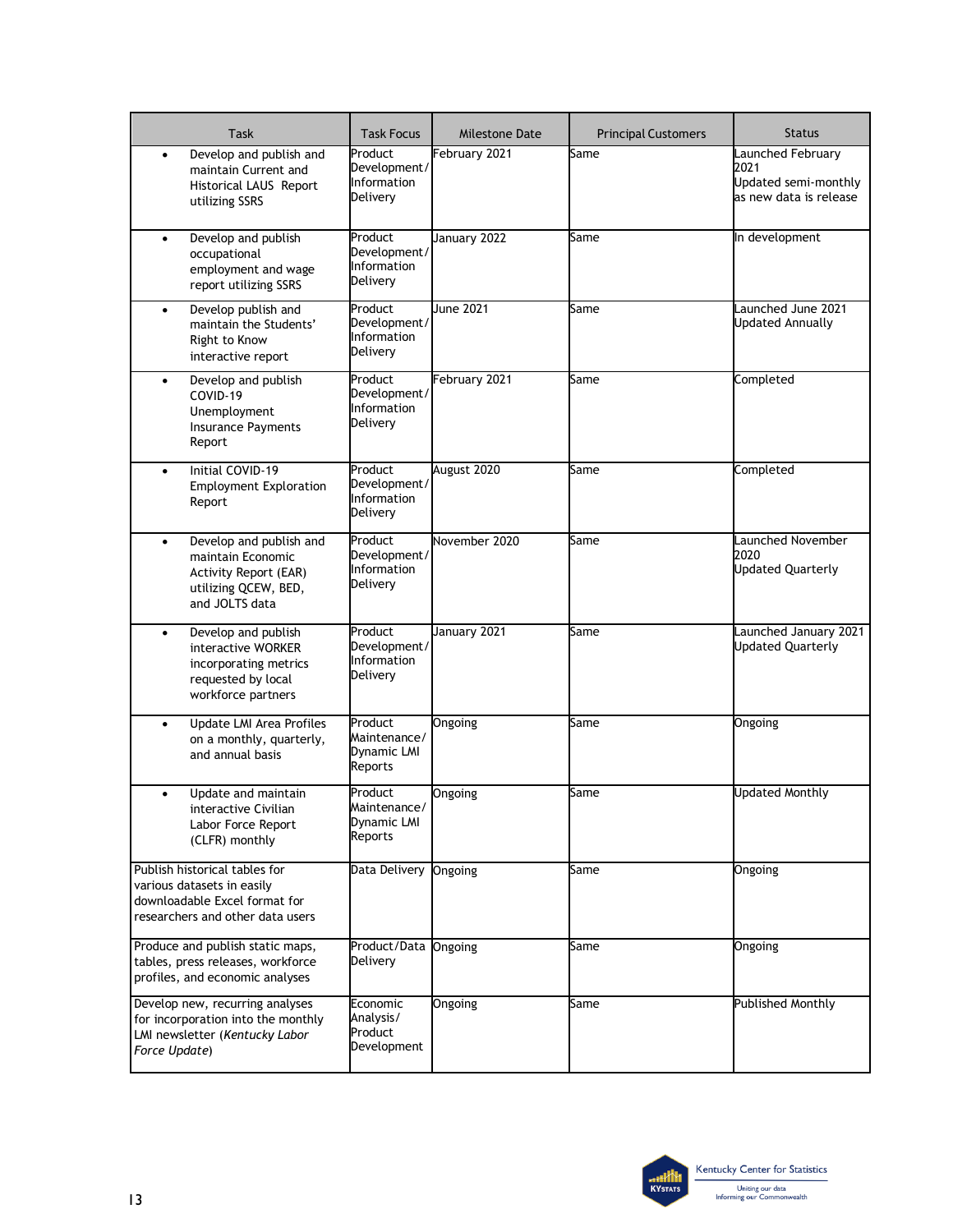| <b>Task</b>                                                                                                                                                         | <b>Task Focus</b>                     | Milestone Date | <b>Principal Customers</b> | <b>Status</b>   |
|---------------------------------------------------------------------------------------------------------------------------------------------------------------------|---------------------------------------|----------------|----------------------------|-----------------|
| Work in collaboration with the<br>Kentucky Office of Unemployment<br>Insurance to enhance, aggregate,<br>and publish UI's Monthly<br>Performance Measures           | Product/Data Ongoing<br>Delivery      |                | Same                       | Updated Monthly |
| Evaluate, develop, and refine<br>website content and design based<br>on user feedback and site visit<br>metrics                                                     | Product<br>Development/<br>Evaluation | Ongoing        | Same                       | Ongoing         |
| Continue development of a<br>Content Management System<br>(CMS) to allow LMI staff to directly<br>update site content and provide<br>training to LMI shop personnel | Capacity<br>Building/<br>Training     | Ongoing        | <b>LMI Staff</b>           | Ongoing         |

#### **5. Recommendations to ETA for changes and improvements to WIG requirements**

 print and electronic products that benefit numerous customer groups. Assessing and responding to the changing needs of these customers will continue in PY 2021. Funding from the Workforce and Labor Market Information Grant (WIG) is used to provide essential workforce information to Kentuckians. The Program enables the Branch to publish a wide array of

 Because of the reliance on UI systems for much of the data produced through BLS statistical LEHD program, Kentucky would like to see increased involvement from ETA regarding state UI programs, (particularly QCEW and LAUS), and for data utilized by the KLDS system, and the Census system modernization efforts.

#### **6. Conclusion and Statement on COVID-19**

stakeholder involvement in LMI service delivery. PY 2020 was a year highlighted by collaborations, partnerships, and new product development for the Workforce Intelligence Branch. As part of KYSTATS, the Branch continued to expand the scope of its customer base, advance the development of new products, and maintain an emphasis on

 of the demands put on the workforce and education system. From the beginning, KYSTATS was at With the continuation of the COVID-19 pandemic, it was also a year that was unparalleled in terms the forefront, providing policymakers and data users with the information, analyses, and new tools to assess the impacts to the labor market and education systems throughout the Commonwealth.

 As the impacts of COVID rapidly evolved throughout the year, the demand to understand how the to identify the information and develop the analyses that was crucial for stakeholders, customers, economy was responding in real time was immediate. KYSTATS responded by working collaboratively and communities to evaluate the shifting impacts and economic disruptions.

 Despite the challenges encountered across both the state and nation, PY 2020 was a year of innovation for KYSTATS, who rose to meet these challenges. In response to the overwhelming demand for data-driven analyses that used the most recent information available, KYSTATS developed multiple reports and analyses related specifically to COVID-19 including:

 The County Unemployment Update, an interactive dashboard displaying initial unemployment insurance claims data from the Program for Measuring Insured